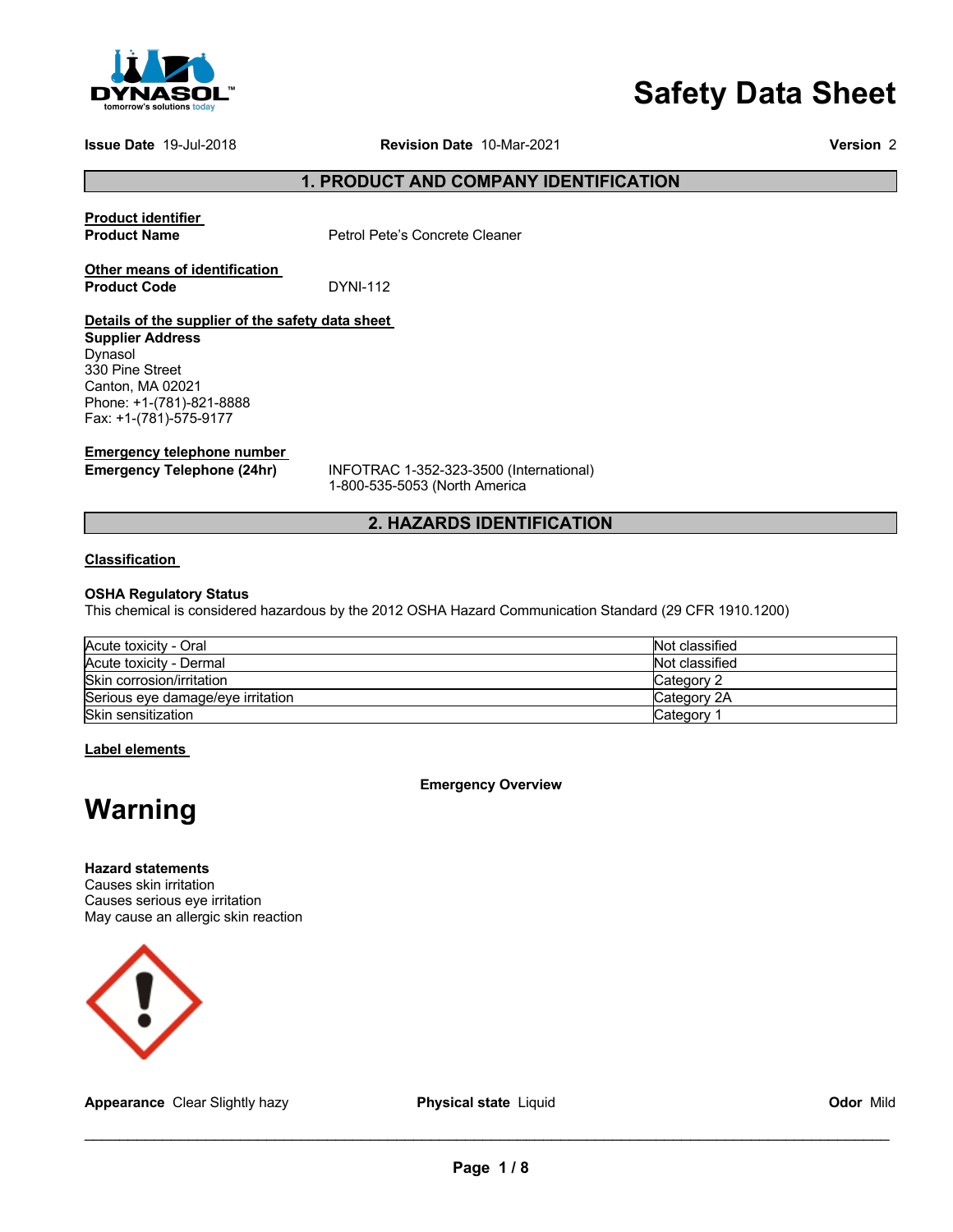#### **Precautionary Statements - Prevention**

Wash face, hands and any exposed skin thoroughly after handling Wear protective gloves/protective clothing/eye protection/face protection Avoid breathing dust/fume/gas/mist/vapors/spray Contaminated work clothing should not be allowed out of the workplace

# **Precautionary Statements - Response**

Specific Treatment (See Section 4 on the SDS) IF IN EYES: Rinse cautiously with water for several minutes. Remove contact lenses, if present and easy to do. Continue rinsing If eye irritation persists: Get medical advice/attention IF ON SKIN: Wash with plenty of soap and water Take off contaminated clothing and wash before reuse If skin irritation or rash occurs: Get medical advice/attention IF INHALED: Remove victim to fresh air and keep at rest in a position comfortable for breathing Call a POISON CENTER or doctor/physician if you feel unwell IF SWALLOWED: Rinse mouth. DO NOT induce vomiting Drink plenty of water Immediately call a POISON CENTER or doctor/physician

 $\mathcal{L}_\mathcal{L} = \mathcal{L}_\mathcal{L} = \mathcal{L}_\mathcal{L} = \mathcal{L}_\mathcal{L} = \mathcal{L}_\mathcal{L} = \mathcal{L}_\mathcal{L} = \mathcal{L}_\mathcal{L} = \mathcal{L}_\mathcal{L} = \mathcal{L}_\mathcal{L} = \mathcal{L}_\mathcal{L} = \mathcal{L}_\mathcal{L} = \mathcal{L}_\mathcal{L} = \mathcal{L}_\mathcal{L} = \mathcal{L}_\mathcal{L} = \mathcal{L}_\mathcal{L} = \mathcal{L}_\mathcal{L} = \mathcal{L}_\mathcal{L}$ 

#### **Precautionary Statements - Disposal**

Dispose of contents/container to an approved waste disposal plant

### **Hazards not otherwise classified (HNOC)**

**Other Information** 

• Harmful to aquatic life

Unknown Acute Toxicity 51.25% of the mixture consists of ingredient(s) of unknown toxicity

# **3. COMPOSITION/INFORMATION ON INGREDIENTS**

| <b>Chemical Name</b> | CAS No.     | Weight-% | <b>Trade Secret</b> |
|----------------------|-------------|----------|---------------------|
| <b>PROPRIETARY</b>   | Proprietarv | 30-60    |                     |
| Alcohol Ethoxylate   | 68439-46-3  | ت−∵      |                     |

\*The exact percentage (concentration) of composition has been withheld as a trade secret.

# **4. FIRST AID MEASURES**

| <b>First aid measures</b>                                   |                                                                                                                                                                          |
|-------------------------------------------------------------|--------------------------------------------------------------------------------------------------------------------------------------------------------------------------|
| <b>Skin Contact</b>                                         | Wash off immediately with plenty of water for at least 15 minutes. If skin irritation persists,<br>call a physician. Wash off immediately with soap and plenty of water. |
| Eye contact                                                 | Rinse immediately with plenty of water, also under the eyelids, for at least 15 minutes. If<br>symptoms persist, call a physician.                                       |
| <b>Inhalation</b>                                           | Remove to fresh air. If symptoms persist, call a physician.                                                                                                              |
| Ingestion                                                   | Do NOT induce vomiting. Drink plenty of water. Immediate medical attention is not required.<br>Rinse mouth.                                                              |
| Self-protection of the first aider                          | Use personal protective equipment as required.                                                                                                                           |
| Most important symptoms and effects, both acute and delayed |                                                                                                                                                                          |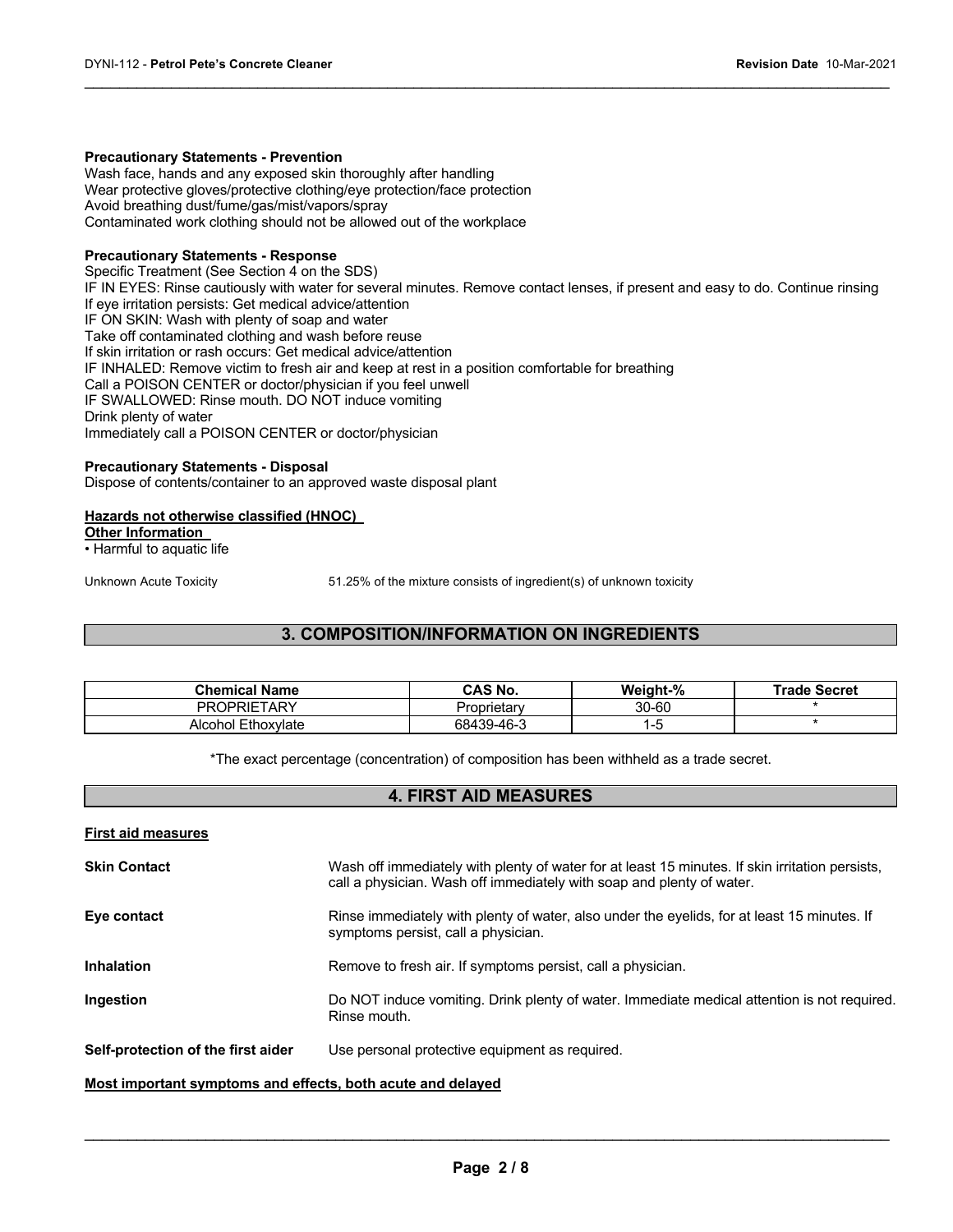**Symptoms Any additional important symptoms and effects are described in Section 11: Toxicology** Information.

#### **Indication of any immediate medical attention and special treatment needed**

**Note to physicians May cause sensitization of susceptible persons.** 

# **5. FIRE-FIGHTING MEASURES**

 $\mathcal{L}_\mathcal{L} = \mathcal{L}_\mathcal{L} = \mathcal{L}_\mathcal{L} = \mathcal{L}_\mathcal{L} = \mathcal{L}_\mathcal{L} = \mathcal{L}_\mathcal{L} = \mathcal{L}_\mathcal{L} = \mathcal{L}_\mathcal{L} = \mathcal{L}_\mathcal{L} = \mathcal{L}_\mathcal{L} = \mathcal{L}_\mathcal{L} = \mathcal{L}_\mathcal{L} = \mathcal{L}_\mathcal{L} = \mathcal{L}_\mathcal{L} = \mathcal{L}_\mathcal{L} = \mathcal{L}_\mathcal{L} = \mathcal{L}_\mathcal{L}$ 

### **Suitable extinguishing media**

Use extinguishing measures that are appropriate to local circumstances and the surrounding environment.

**Unsuitable extinguishing media** Caution: Use of water spray when fighting fire may be inefficient.

#### **Specific hazards arising from the chemical**

In the event of fire and/or explosion do not breathe fumes. May cause sensitization by inhalation and skin contact. Thermal decomposition can lead to release of irritating and toxic gases and vapors.

**Explosion data Sensitivity to Mechanical Impact** None. **Sensitivity to Static Discharge** None.

#### **Protective equipment and precautions for firefighters**

As in any fire, wear self-contained breathing apparatus pressure-demand, MSHA/NIOSH (approved or equivalent) and full protective gear.

# **6. ACCIDENTAL RELEASE MEASURES**

#### **Personal precautions, protective equipment and emergency procedures**

| <b>Personal precautions</b>                                  | Use personal protective equipment as required. Avoid contact with eyes and skin.                                                                                                   |  |
|--------------------------------------------------------------|------------------------------------------------------------------------------------------------------------------------------------------------------------------------------------|--|
| <b>Environmental precautions</b>                             |                                                                                                                                                                                    |  |
| <b>Environmental precautions</b>                             | Prevent entry into waterways, sewers, basements or confined areas. Do not flush into<br>surface water or sanitary sewer system.                                                    |  |
| Methods and material for containment and cleaning up         |                                                                                                                                                                                    |  |
| <b>Methods for containment</b>                               | Prevent further leakage or spillage if safe to do so.                                                                                                                              |  |
| Methods for cleaning up                                      | Soak up with inert absorbent material. Pick up and transfer to properly labeled containers.<br>After cleaning, flush away traces with water. Prevent product from entering drains. |  |
|                                                              | 7. HANDLING AND STORAGE                                                                                                                                                            |  |
| <b>Precautions for safe handling</b>                         |                                                                                                                                                                                    |  |
| Advice on safe handling                                      | Ensure adequate ventilation, especially in confined areas. Use personal protective<br>equipment as required.                                                                       |  |
| Conditions for safe storage, including any incompatibilities |                                                                                                                                                                                    |  |
|                                                              |                                                                                                                                                                                    |  |
| <b>Storage Conditions</b>                                    | Keep out of the reach of children. Keep container tightly closed. Keep containers tightly<br>closed in a cool, well-ventilated place.                                              |  |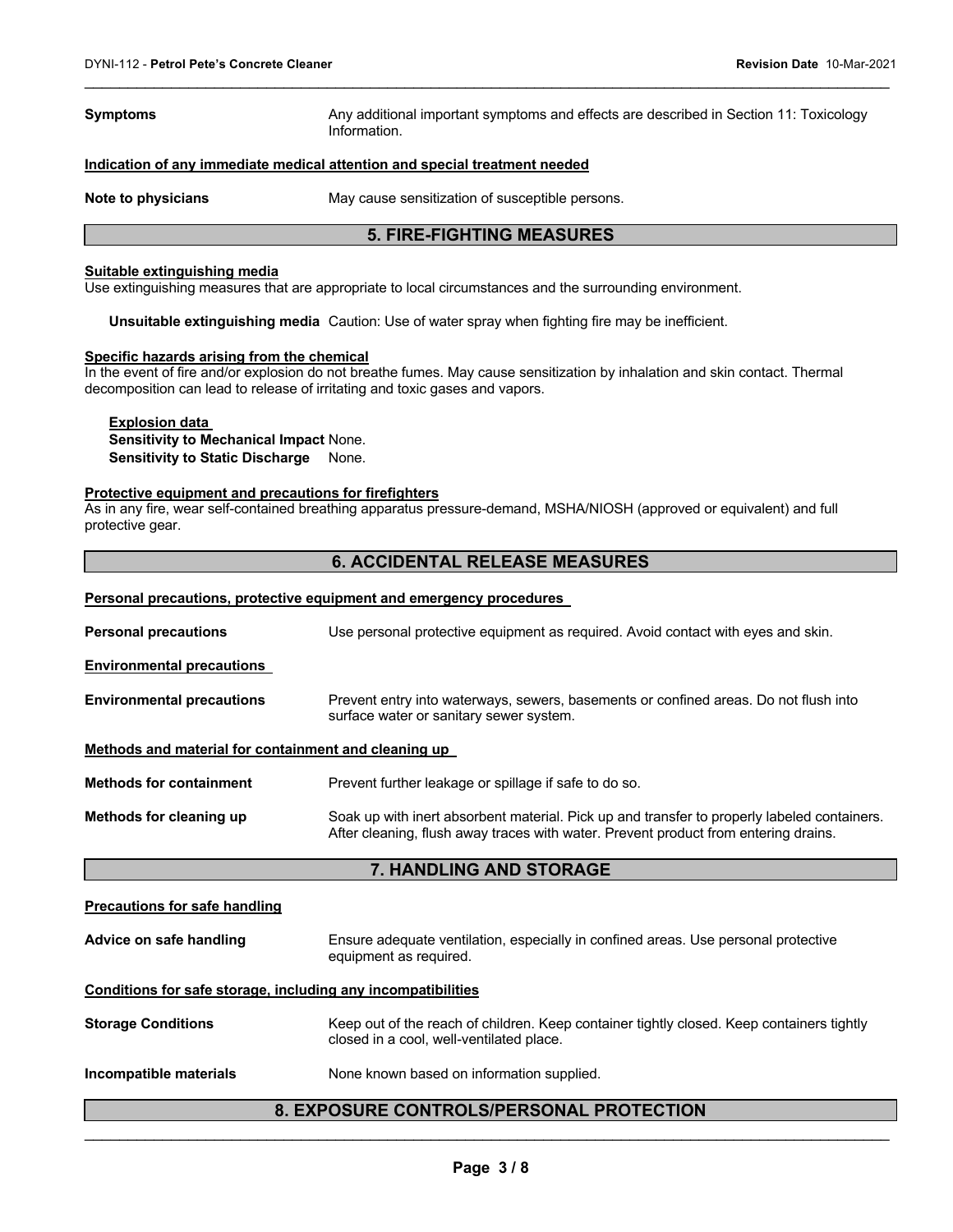# **Control parameters**

| Chemical Name    | <b>ACGIH TLV</b>                   | <b>OSHA PEL</b>                       | <b>NIOSH IDLH</b>           |
|------------------|------------------------------------|---------------------------------------|-----------------------------|
| Sulfuric Acid    | TWA: $0.2 \text{ mg/m}^3$ thoracic | TWA: 1 mg/m <sup>3</sup>              | IDLH: $15 \text{ mg/m}^3$   |
| 7664-93-9        | particulate matter                 | (vacated) TWA: 1 mg/m $3$             | TWA: 1 $ma/m3$              |
| Sodium Hydroxide | Ceiling: $2 \text{ mg/m}^3$        | TWA: $2 \text{ mg/m}^3$               | IDLH: $10 \text{ mg/m}^3$   |
| 1310-73-2        |                                    | (vacated) Ceiling: $2 \text{ mg/m}^3$ | Ceiling: $2 \text{ mg/m}^3$ |

 $\mathcal{L}_\mathcal{L} = \mathcal{L}_\mathcal{L} = \mathcal{L}_\mathcal{L} = \mathcal{L}_\mathcal{L} = \mathcal{L}_\mathcal{L} = \mathcal{L}_\mathcal{L} = \mathcal{L}_\mathcal{L} = \mathcal{L}_\mathcal{L} = \mathcal{L}_\mathcal{L} = \mathcal{L}_\mathcal{L} = \mathcal{L}_\mathcal{L} = \mathcal{L}_\mathcal{L} = \mathcal{L}_\mathcal{L} = \mathcal{L}_\mathcal{L} = \mathcal{L}_\mathcal{L} = \mathcal{L}_\mathcal{L} = \mathcal{L}_\mathcal{L}$ 

*NIOSH IDLH Immediately Dangerous to Life or Health* 

| <b>Other Information</b>                                              | Vacated limits revoked by the Court of Appeals decision in AFL-CIO v. OSHA, 965 F.2d<br>962 (11th Cir., 1992).                                                                                                                                                                                                                   |  |
|-----------------------------------------------------------------------|----------------------------------------------------------------------------------------------------------------------------------------------------------------------------------------------------------------------------------------------------------------------------------------------------------------------------------|--|
| Appropriate engineering controls                                      |                                                                                                                                                                                                                                                                                                                                  |  |
| <b>Engineering Controls</b>                                           | Showers, Eyewash stations & Ventilation systems.                                                                                                                                                                                                                                                                                 |  |
| Individual protection measures, such as personal protective equipment |                                                                                                                                                                                                                                                                                                                                  |  |
| Eye/face protection                                                   | Tight sealing safety goggles.                                                                                                                                                                                                                                                                                                    |  |
| Skin and body protection                                              | Wear protective gloves and protective clothing if needed.                                                                                                                                                                                                                                                                        |  |
| <b>Respiratory protection</b>                                         | If exposure limits are exceeded or irritation is experienced, NIOSH/MSHA approved<br>respiratory protection should be worn. Positive-pressure supplied air respirators may be<br>required for high airborne contaminant concentrations. Respiratory protection must be<br>provided in accordance with current local regulations. |  |
| <b>General Hygiene</b>                                                | When using do not eat, drink or smoke. Wash contaminated clothing before reuse.                                                                                                                                                                                                                                                  |  |

# **9. PHYSICAL AND CHEMICAL PROPERTIES**

# **Information on basic physical and chemical properties**

| <b>Physical state</b><br>Appearance<br>Color | Liauid<br>Clear Slightly hazy<br>Colorless |
|----------------------------------------------|--------------------------------------------|
| Odor                                         | Mild                                       |
| Odor threshold                               | No Information available                   |

| pН                                | $8.0 - 9$ |
|-----------------------------------|-----------|
| <b>Specific Gravity</b>           | 1.031     |
| <b>Viscosity</b>                  | No Inf    |
| Melting point/freezing point      | No Inf    |
| <b>Flash point</b>                | Above     |
| Boiling point / boiling range     | $>= 100$  |
| <b>Evaporation rate</b>           | No Inf    |
| Flammability (solid, gas)         | No da     |
| <b>Flammability Limits in Air</b> |           |
| <b>Upper flammability limit:</b>  | No Inf    |
| Lower flammability limit:         | No Inf    |
| Vapor pressure                    | No Inf    |
| Vapor density                     | No Inf    |
| <b>Water solubility</b>           | Comp      |
| <b>Partition coefficient</b>      | No Inf    |
| <b>Autoignition temperature</b>   | No Inf    |
| <b>Decomposition temperature</b>  | No Inf    |

**) - 9.0**<br>)31 **Information available Information available Flash point** Above 200°F **Boiling point / boiling range** >= 100 °C / 212 ° F (at 760 mm Hg) **Information available** data available

**Information available Information available Information available Information available mplete Information available Information available Information available** 

# **Property Values Values Remarks • Method**

**Page 4 / 8**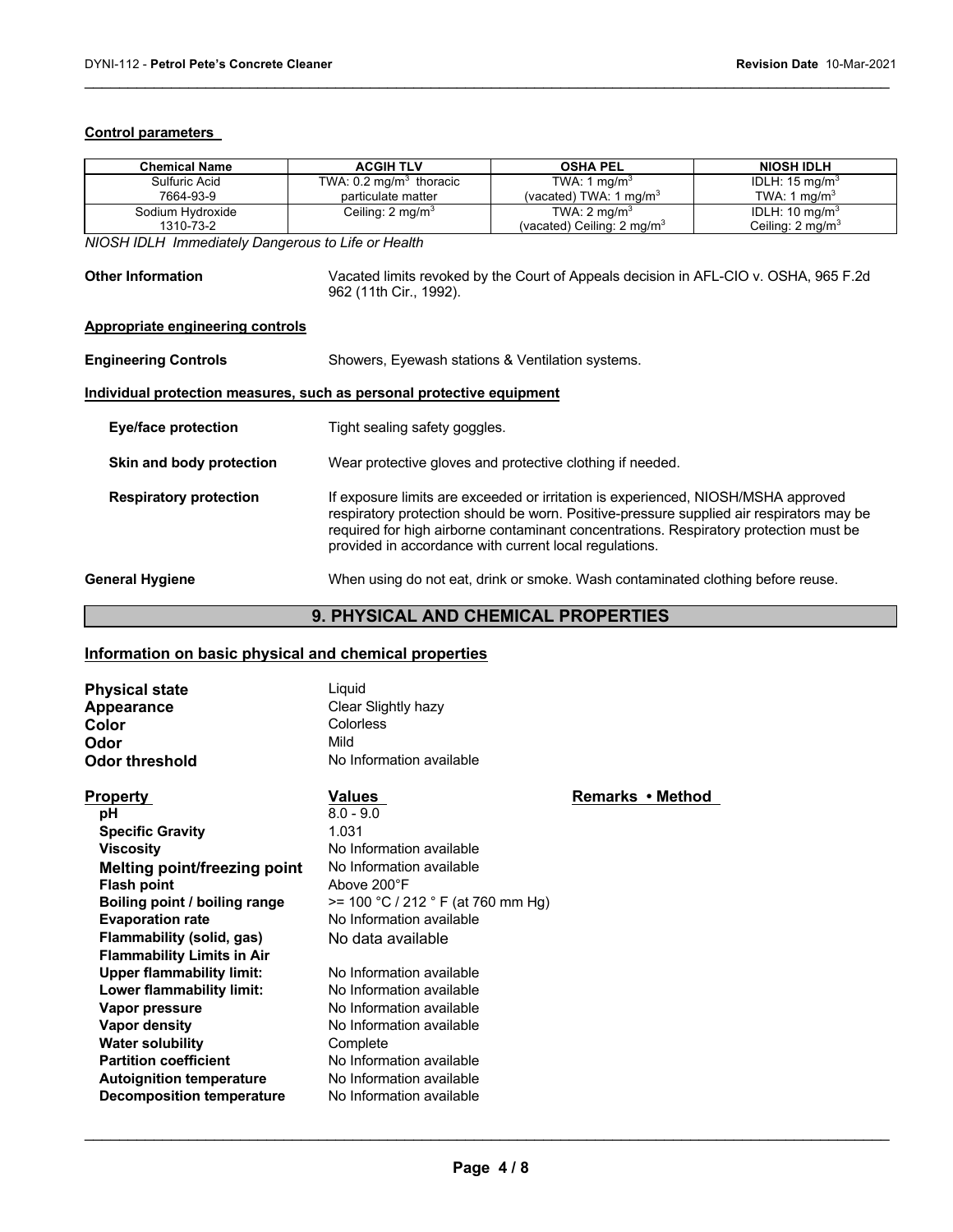# **Other Information**

| <b>Density Lbs/Gal</b> | 8.60 |
|------------------------|------|
| <b>VOC Content (%)</b> | 0.14 |

# **10. STABILITY AND REACTIVITY**

 $\mathcal{L}_\mathcal{L} = \mathcal{L}_\mathcal{L} = \mathcal{L}_\mathcal{L} = \mathcal{L}_\mathcal{L} = \mathcal{L}_\mathcal{L} = \mathcal{L}_\mathcal{L} = \mathcal{L}_\mathcal{L} = \mathcal{L}_\mathcal{L} = \mathcal{L}_\mathcal{L} = \mathcal{L}_\mathcal{L} = \mathcal{L}_\mathcal{L} = \mathcal{L}_\mathcal{L} = \mathcal{L}_\mathcal{L} = \mathcal{L}_\mathcal{L} = \mathcal{L}_\mathcal{L} = \mathcal{L}_\mathcal{L} = \mathcal{L}_\mathcal{L}$ 

#### **Reactivity**

No data available

#### **Chemical stability**

Stable under recommended storage conditions.

# **Possibility of Hazardous Reactions**

None under normal processing.

### **Conditions to avoid**

Extremes of temperature and direct sunlight.

#### **Incompatible materials**

None known based on information supplied.

# **Hazardous Decomposition Products**

None known based on information supplied.

# **11. TOXICOLOGICAL INFORMATION**

# **Information on likely routes of exposure**

| <b>Product Information</b> |                                                                                                                  |
|----------------------------|------------------------------------------------------------------------------------------------------------------|
| <b>Inhalation</b>          | No data available. Avoid breathing vapors or mists.                                                              |
| Eye contact                | Severely irritating to eyes.                                                                                     |
| <b>Skin Contact</b>        | Irritating to skin. Repeated or prolonged skin contact may cause allergic reactions with<br>susceptible persons. |
| Ingestion                  | No data available. Not an expected route of exposure. Do not taste or swallow.                                   |
|                            |                                                                                                                  |

| <b>Chemical Name</b>      | Oral LD50                               | <b>Dermal LD50</b> | <b>Inhalation LC50</b> |
|---------------------------|-----------------------------------------|--------------------|------------------------|
| <b>Alcohol Ethoxylate</b> | (Rat) = 1378 mg/kg<br>1400 mg/kg<br>- 1 | Rabbit<br>. q/kq   |                        |
| 68439-46-3                | Rat                                     |                    |                        |

#### **Information on toxicological effects**

**Symptoms** No Information available.

# **Delayed and immediate effects as well as chronic effects from short and long-term exposure**

| <b>Sensitization</b>            | No Information available.                                                                 |
|---------------------------------|-------------------------------------------------------------------------------------------|
| <b>Germ cell mutagenicity</b>   | No Information available.                                                                 |
| Carcinogenicity                 | No Information available.                                                                 |
| <b>Reproductive toxicity</b>    | No Information available.                                                                 |
| <b>STOT - single exposure</b>   | No Information available.                                                                 |
| <b>STOT</b> - repeated exposure | No Information available.                                                                 |
| <b>Chronic toxicity</b>         | Repeated contact may cause allergic reactions in very susceptible persons. Avoid repeated |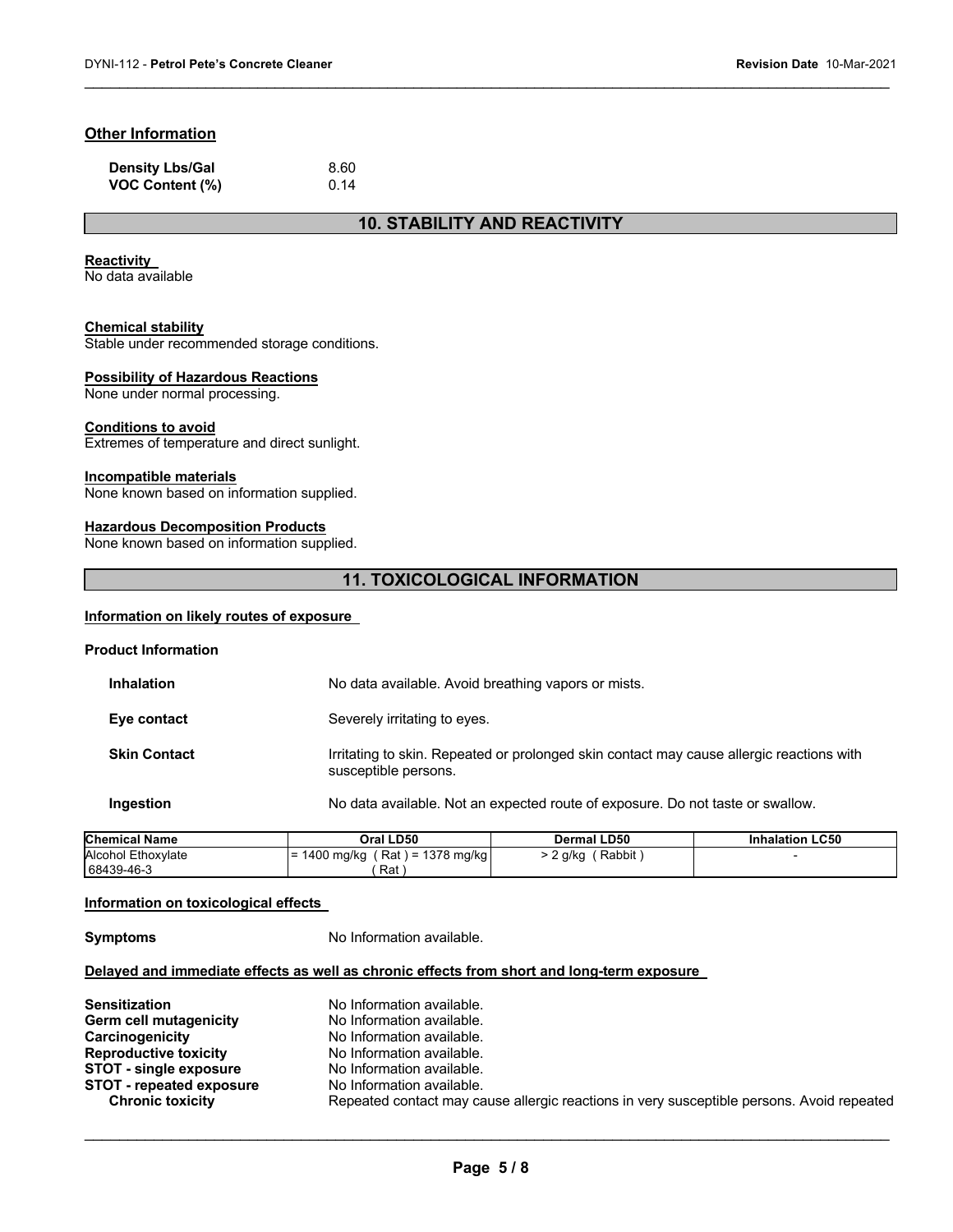| <b>Aspiration hazard</b>                             | exposure.<br>No Information available.                                                                             |  |  |
|------------------------------------------------------|--------------------------------------------------------------------------------------------------------------------|--|--|
| Numerical measures of toxicity - Product Information |                                                                                                                    |  |  |
| <b>Unknown Acute Toxicity</b>                        | 51.25% of the mixture consists of ingredient(s) of unknown toxicity                                                |  |  |
| ATEmix (oral)<br><b>ATEmix (dermal)</b>              | The following values are calculated based on chapter 3.1 of the GHS document.<br>6,500.00 mg/kg<br>26,026.00 mg/kg |  |  |

# **12. ECOLOGICAL INFORMATION**

 $\mathcal{L}_\mathcal{L} = \mathcal{L}_\mathcal{L} = \mathcal{L}_\mathcal{L} = \mathcal{L}_\mathcal{L} = \mathcal{L}_\mathcal{L} = \mathcal{L}_\mathcal{L} = \mathcal{L}_\mathcal{L} = \mathcal{L}_\mathcal{L} = \mathcal{L}_\mathcal{L} = \mathcal{L}_\mathcal{L} = \mathcal{L}_\mathcal{L} = \mathcal{L}_\mathcal{L} = \mathcal{L}_\mathcal{L} = \mathcal{L}_\mathcal{L} = \mathcal{L}_\mathcal{L} = \mathcal{L}_\mathcal{L} = \mathcal{L}_\mathcal{L}$ 

# **Ecotoxicity**

51.39% of the mixture consists of components(s) of unknown hazards to the aquatic environment

| <b>Chemical Name</b>             | Algae/aquatic plants                | <b>Fish</b>                         | Crustacea                      |
|----------------------------------|-------------------------------------|-------------------------------------|--------------------------------|
| Linear Dodecyl Benzene Sulphonic | 29: 96 h Pseudokirchneriella        | 10.8: 96 h Oncorhynchus mykiss      | 2.9: 48 h Daphnia magna mg/L   |
| Acid                             | subcapitata mg/L EC50               | mg/L LC50 static 3.5 - 10: 96 h     | EC50 5.88: 48 h Daphnia magna  |
| 27176-87-0                       |                                     | Brachydanio rerio mg/L LC50 static  | mg/L EC50                      |
|                                  |                                     | 3: 96 h Oncorhynchus mykiss mg/L    |                                |
|                                  |                                     | LC50 static                         |                                |
| Dipropylene Glycol               |                                     | 5000: 24 h Carassius auratus mg/L   |                                |
| 25265-71-8                       |                                     | LC50 static                         |                                |
| <b>Tetrasodium EDTA</b>          | 1.01: 72 h Desmodesmus              | 59.8: 96 h Pimephales promelas      | 610: 24 h Daphnia magna mg/L   |
| 64-02-8                          | subspicatus mg/L EC50               | mg/L LC50 static 41: 96 h Lepomis   | <b>EC50</b>                    |
|                                  |                                     | macrochirus mg/L LC50 static        |                                |
| Sulfuric Acid                    |                                     | 500: 96 h Brachydanio rerio mg/L    | 29: 24 h Daphnia magna mg/L    |
| 7664-93-9                        |                                     | LC50 static                         | <b>EC50</b>                    |
| Sodium Hydroxide                 |                                     | 45.4: 96 h Oncorhynchus mykiss      |                                |
| 1310-73-2                        |                                     | mg/L LC50 static                    |                                |
| Trisodium nitrilotriacetate      | 560 - 1000: 96 h Chlorella vulgaris | 93 - 170: 96 h Pimephales promelas  | 560 - 1000: 48 h Daphnia magna |
| 5064-31-3                        | mg/L EC50                           | mg/L LC50 flow-through 252: 96 h    | mg/L LC50                      |
|                                  |                                     | Lepomis macrochirus mg/L LC50       |                                |
|                                  |                                     | 560 - 1000: 96 h Oryzias latipes    |                                |
|                                  |                                     | mg/L LC50 semi-static 72 - 133: 96  |                                |
|                                  |                                     | h Oncorhynchus mykiss mg/L LC50     |                                |
|                                  |                                     | static 560 - 1000: 96 h Poecilia    |                                |
|                                  |                                     | reticulata mg/L LC50 560 - 1000: 96 |                                |
|                                  |                                     | h Poecilia reticulata mg/L LC50     |                                |
|                                  |                                     | semi-static 470: 96 h Pimephales    |                                |
|                                  |                                     | promelas mg/L LC50 static 175 -     |                                |
|                                  |                                     | 225: 96 h Lepomis macrochirus       |                                |
|                                  |                                     | mg/L LC50 static 560 - 1000: 96 h   |                                |
|                                  |                                     | Oryzias latipes mg/L LC50 114: 96 h |                                |
|                                  |                                     | Pimephales promelas mg/L LC50       |                                |

# **Persistence and degradability**

No Information available.

# **Bioaccumulation**

No Information available.

**Other adverse effects** No Information available

# **13. DISPOSAL CONSIDERATIONS**

# **Waste treatment methods**

**Disposal of wastes** Disposal should be in accordance with applicable regional, national and local laws and regulations.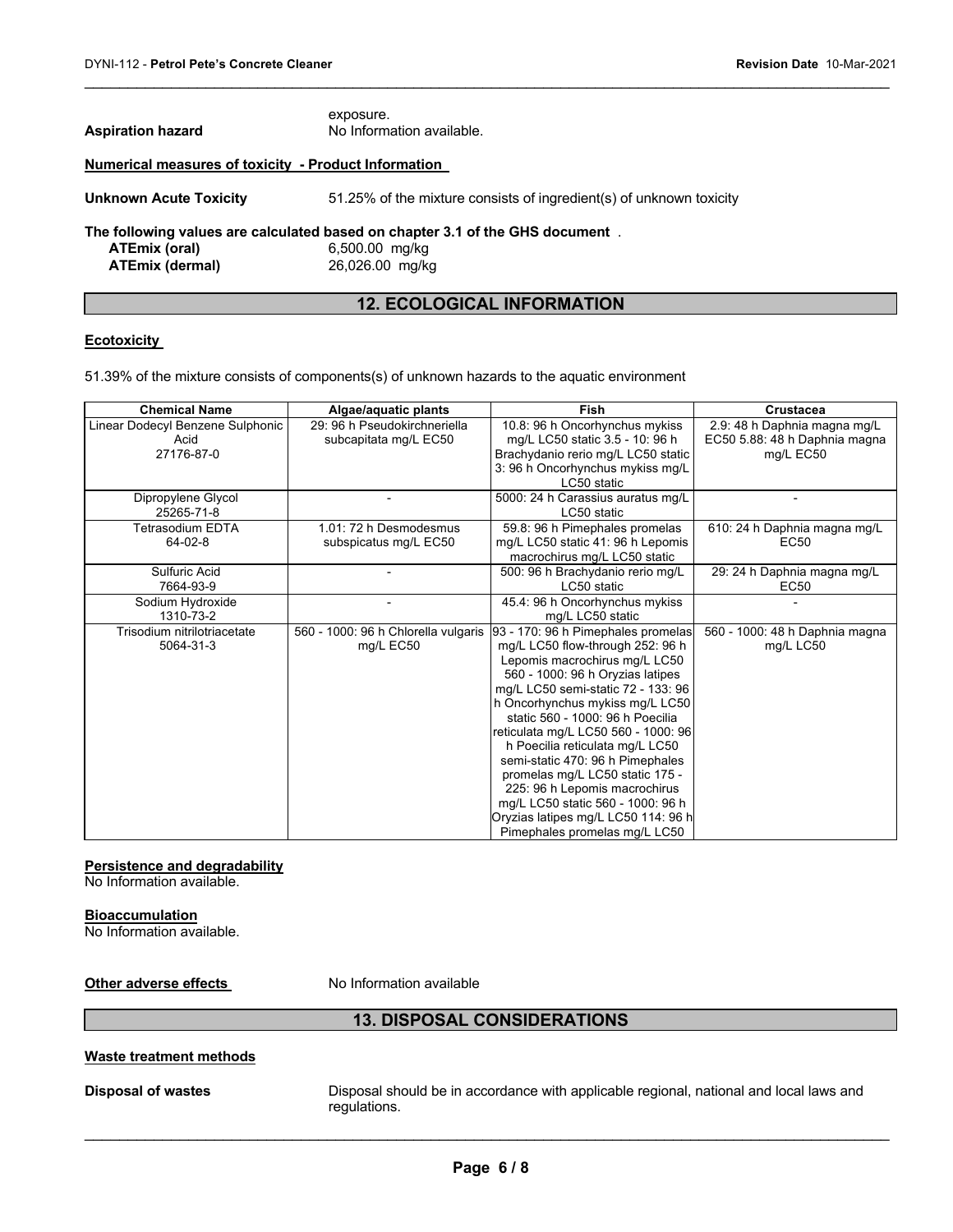### **Contaminated packaging Theory Do not reuse container.**

# **14. TRANSPORT INFORMATION**

 $\mathcal{L}_\mathcal{L} = \mathcal{L}_\mathcal{L} = \mathcal{L}_\mathcal{L} = \mathcal{L}_\mathcal{L} = \mathcal{L}_\mathcal{L} = \mathcal{L}_\mathcal{L} = \mathcal{L}_\mathcal{L} = \mathcal{L}_\mathcal{L} = \mathcal{L}_\mathcal{L} = \mathcal{L}_\mathcal{L} = \mathcal{L}_\mathcal{L} = \mathcal{L}_\mathcal{L} = \mathcal{L}_\mathcal{L} = \mathcal{L}_\mathcal{L} = \mathcal{L}_\mathcal{L} = \mathcal{L}_\mathcal{L} = \mathcal{L}_\mathcal{L}$ 

The basic description below is specific to the container size. This information is provided for at a glance DOT information. Please refer to the container and/or shipping papers for the appropriate shipping description before tendering this material for shipment. For additional information, please contact the distributor listed in section 1 of this SDS.

**DOT** Not regulated

# **15. REGULATORY INFORMATION**

| <b>International Inventories</b> |          |  |
|----------------------------------|----------|--|
| TSCA                             | Complies |  |
| <b>DSL/NDSL</b>                  | Complies |  |

**Legend:** Intertal States Toxic Substances Control Act Section 8(b) Inventory **DSL/NDSL** - Canadian Domestic Substances List/Non-Domestic Substances List

# **US Federal Regulations**

#### **SARA 313**

Section 313 of Title III of the Superfund Amendments and Reauthorization Act of 1986 (SARA). This product does not contain any chemicals which are subject to the reporting requirements of the Act and Title 40 of the Code of Federal Regulations, Part 372

### **SARA 311/312 Hazard Categories**

| Acute health hazard               | Yes |
|-----------------------------------|-----|
| Chronic Health Hazard             | N٥  |
| Fire hazard                       | N٥  |
| Sudden release of pressure hazard | N٥  |
| Reactive Hazard                   | N٥  |

#### **CWA (Clean Water Act)**

This product does not contain any substances regulated as pollutants pursuant to the Clean Water Act (40 CFR 122.21 and 40 CFR 122.42)

#### **CERCLA**

This material, as supplied, does not contain any substances regulated as hazardous substances under the Comprehensive Environmental Response Compensation and Liability Act (CERCLA) (40 CFR 302) or the Superfund Amendments and Reauthorization Act (SARA) (40 CFR 355). There may be specific reporting requirements at the local, regional, or state level pertaining to releases of this material

# **US State Regulations**

#### **California Proposition 65**

This product contains chemicals known to the state of California to cause cancer, or birth defects or other reproductive harm

# **U.S. State Right-to-Know Regulations**

| <b>Chemical Name</b>             | <b>New Jersey</b> | <b>Massachusetts</b> | Pennsylvania |
|----------------------------------|-------------------|----------------------|--------------|
| Linear Dodecyl Benzene Sulphonic |                   |                      |              |
| Acid                             |                   |                      |              |
| 27176-87-0                       |                   |                      |              |
| Sulfuric Acid                    |                   |                      |              |
| 7664-93-9                        |                   |                      |              |
| Sodium Hydroxide                 |                   |                      |              |
| 1310-73-2                        |                   |                      |              |
| Trisodium nitrilotriacetate      |                   |                      |              |